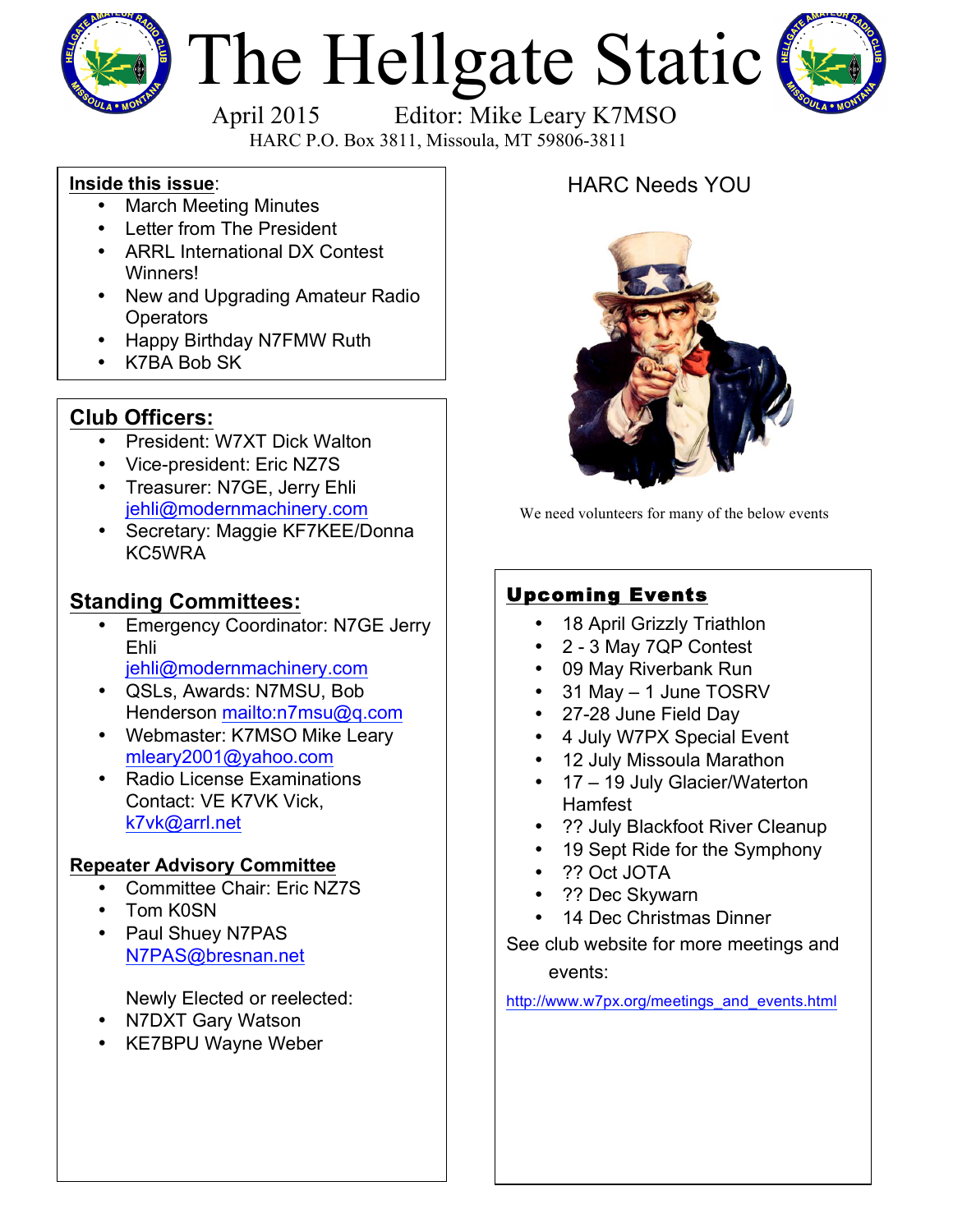#### **March Meeting Minutes**

Hellgate Amateur Radio Club Minutes March 9, 2015 at Latimer Fire Station

Dick Walton W7XT called the meeting to order and honored the passing of longtime, very active member Bob Black K7PA by asking for personal stories, and a moment of silence. Bob had been custodian of the club license.

The following were in attendance: Paul Shuey N7PAS, Jerri Shuey N7JGS, Donna Pecastaing KC5WRA, Wayne Weber KE7BPU, Dick Walton W7XT, Eric Sedgwick NZ7S, Jerry Ehli N7GE, Maggie Lough KF7KEE, Tom Hellem K0SN, Philip Richardson WA7OPY,Larry Stipe K7GIS, Rich Kingdon K7QNZ, David Hooper KB1BED, Dean Morton KG7CBD, Steve Schlang K7PX, Steve Flood KK7UV

Due to miscommunication, there were no minutes for the February meeting. Maggie Lough KF7KEE moved approval of the Treasurer's Report for February 28. Paul Shuey N7PAS 2<sup>nd</sup>. Passed. The Executive Committee prepared a prospective budget including mileage for repeater maintenance.

Eric Sedgwick NZ7S reported that the repeater can go back on Blanchard. Missoula County is paying the lease fee. The Repeater at Thompson Peak out of Superior is close to being up and running. Paul Shuey N7PAS will be meeting with the Forest Service the first week in April. Need a good set of duplexers. UHF will be kept at Lolo Pass and will be linked to 90

The following are the events for 2015:

Grizzly Triathalon April 18<sup>th</sup>, Mike Leary K7MSO lead, could use 12-14 hams, have 8 so far River Bank Run May 9<sup>th</sup>, Mike Leary K7MSO and Jerry Ehli N7GE coordinators TOSRV May 31<sup>st</sup>- June 1st – Mike Leary K7MSO coordinator Field Day June 27-28 perhaps at a different location this year Special Event Station July 4<sup>th</sup> Missoula Marathon July 12 Blackfeet River Cleanup Ovando Gran Fondo in Sept – Dick Walton W7XT will coordinate Scout Jamboree Oct Skywarn in Dec

We have 24 members. We usually have at least 40 members. Dick appointed Wayne Weber KE7BPU, Maggie Lough KF7KEE, and possibly Kelly Foster K6LLY to come up with a plan to encourage more members.

Net Control Operators: Paul Shuey N7PAS March 11<sup>th</sup>, Jerri Shuey N7JGS March 18<sup>th</sup>, Dick Walton W7XT March 25th, Donna Pecastaing KC5WRA April 1<sup>st</sup>, Eric Sedgwick NZ7S April 8th

The program was Home Brew Night with Paul Shuey N7PAS, Dick Walton W7XT, Larry Stipe K7GIS, and Steve Flood KK7UV sharing their innovative projects.

Adjourned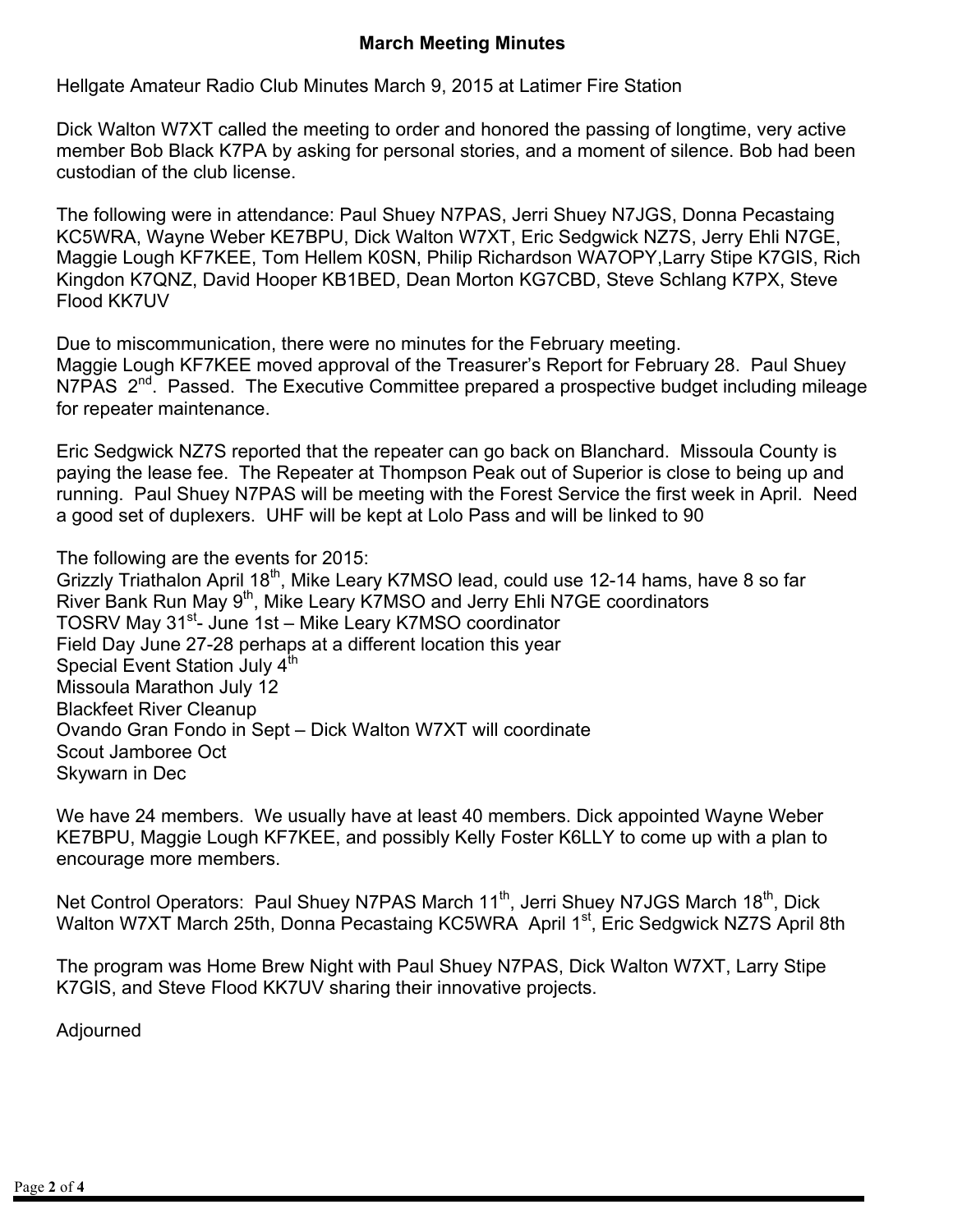### **Bulletin from the Front Office April 2015**

April marks the start of our public service activities year. Consequently, it's a good time to begin checking out the equipment that we use. If you need help programming a transceiver, or are unsure about its operation in some other regard, bring the unit to any of the next couple of meetings and someone familiar with your radio will give you some help.

Programs for the next few HARC meetings are pretty well settled. At the April meeting we will take a look at traffic handling. Urs Trooly will give a general overview of the subject and members with experience in the art can then contribute to a question and answer format discussion. We begin the run up to Field Day in the May meeting with a low-key presentation on contest operation. Our objectives for Field Day this year will be to increase our score (as always), and to increase participation, particularly at the operator desks.

While tuning across the CW segment of the 40 meter band this past weekend I heard a puzzling call, "CQ BW." A couple of exchanges made it clear that this was some kind of contest, or at a least contest style event. Then I heard W7GKF respond to the CQ and listened to the ensuing QSO. That call was familiar, but I couldn't place it; the name that went with it, "Bill", sounded right, too. A quick check on QRZ reminded me that W7GKF is Bill Waters, former member of the UM Chemistry Department. That solved one mystery, but what about that "BW"? It surely couldn't be "CQ Bill Waters," could it?

If this was a contest it would be listed on the WA7BNM Contest Calendar. Sure enough; there was a CW event whose linked information cleared up the mystery. It was rather more a QSO party than a contest, one for members of the First Class Operators Club, an organization based in the UK. One of the club's previous outstanding members was Bill Windle, to whose memory the event was dedicated: hence, "CQ BW."

It turns out that there is a very similar US based organization, "The CW Operators Club," founded in 2010. Membership requirements for both these clubs are rather stiff. You can't just sign up and pay your dues. You must be nominated by a member, then successfully complete several QSOs with other members who can vouch for your ability to carry on a QSO at 25 WPM or faster. Any HARC members belong to either of these exclusive organizations?

--73, Dick, W7XT